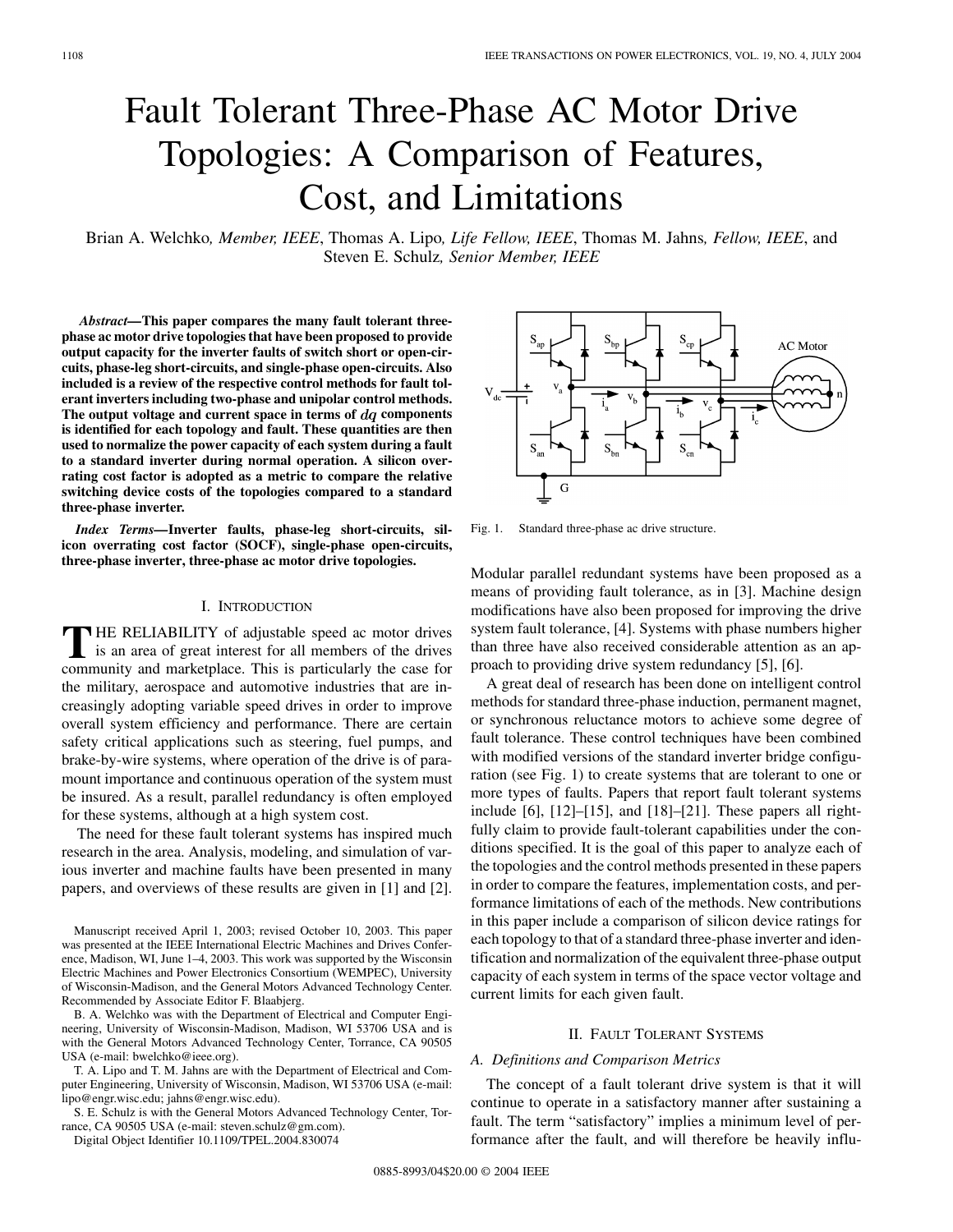

Fig. 2. Inverter faults considered: (a) single switch short-circuit, (b) phase-leg short-circuit, (c) single switch open-circuit, and (d) single-phase open-circuit.

enced by system requirements. While faults contained within the motor and dc link capacitors are serious events, this paper will limit itself to comparing fault tolerant topologies where the faults remain within the power inverter stage.

The faults under consideration (see Fig. 2) are

- 1) single inverter switch short-circuit;
- 2) phase-leg short-circuit;
- 3) single inverter switch open-circuit;

4) single-phase open-circuit (internal or external to inverter). In an effort to quantify the cost associated with each of the topologies studied, and proposed, it will be useful to compare the rating requirements and output capacity of the topologies when compared to that of a standard three-phase inverter topology (Fig. 1). To quantify the output capacity of each of the systems in the presence of a fault, a fault power rating factor (FPRF) is proposed. This is defined as

$$
FPRF = \frac{\text{maximum kVA output during fault}}{\text{max. kVA output of std. unfaulted inverter}}.
$$
 (1)

This FPRF rating is a normalization of the amount of power (kVA) that can be produced during the fault to the amount of power (kVA) that the standard inverter can produce during normal, unfaulted operation. Since the faulted output power rating is generally less than the unfaulted output power rating, the inverse of the FPRF can be used to determine a necessary additional overrating factor for all of the inverter components if the full rated output power is needed for the specified fault tolerant topology.

To compare the cost associated with the extra silicon devices in the fault tolerant topologies, a silicon overrating cost factor (SOCF) is proposed and defined as

$$
SOCF = \frac{\text{weighted kVA rating of all switches}}{\text{kVA rating of standard inverter switches}}.
$$
 (2)

By this definition, the standard inverter would have a SOCF of 1.0, meaning that it does not have any additional switches present. For this calculation, it is assumed that each switch in the standard inverter has to block the dc bus voltage of 1 per unit (pu) and carry a peak phase current of 1 pu. Throughout the paper, the additional device ratings and output voltage and current capacities will be presented in terms of these base quantities.

The switch of choice in a modern drive is the IGBT (or MOSFET). Many of the topologies being compared add extra devices with the functional form of SCRs and TRIACs, which will likely be implemented as a pair of SCRs, con-



Fig. 3. Reference frame definitions.

nected back-to-back. Since these are lower-performance and lower-cost switches, this needs to be considered when calculating the SOCF. For this comparison, it will be assumed that

$$
1 \text{ SCR} = 0.5 \text{ IGBT} \tag{3}
$$

$$
1 \text{ TRIAC} = 1 \text{ IGBT.} \tag{4}
$$

For topology comparison purposes, the required anti-parallel diode for the IGBT is considered to be packaged inside the power switch module.

The relationships in (3) and (4) will be used to adjust the kVA rating of the extra components. These relationships reflect engineering approximations to the actual cost of the required components that also include the estimated cost impact of additional bus structures, control logic, and/or sensors. Looking forward, it is worth noting that the major conclusions of this paper do not depend on the precise values of these factors, and interested readers are invited to explore the impact of other values.

For purposes of modeling and control, it is convenient to use the familiar direct and quadrature axis representation of the output capacity of the inverters. The reference frame definitions used in this paper are shown in Fig. 3. The transformations between the *abc* and  $dq$  coordinates are then given as

$$
\begin{bmatrix} f_g^s \\ f_d^s \\ f_0^s \end{bmatrix} = \frac{2}{3} \begin{bmatrix} 0 & \frac{\sqrt{3}}{2} & -\frac{\sqrt{3}}{2} \\ 1 & -\frac{1}{2} & -\frac{1}{2} \\ \frac{1}{2} & \frac{1}{2} & \frac{1}{2} \end{bmatrix} \begin{bmatrix} f_a^s \\ f_b^s \\ f_c^s \end{bmatrix}
$$
 (5)

$$
\begin{bmatrix}\nJ_q \\
f_d^e \\
f_0^e\n\end{bmatrix} = \begin{bmatrix}\n\cos \theta_e & -\sin \theta_e & 0 \\
\sin \theta_e & \cos \theta_e & 0 \\
0 & 0 & 1\n\end{bmatrix}
$$
\n(6)

where  $f$  represents any voltage, current, or flux. The superscript  $s$  represents the stationary frame, and the superscript  $e$  represents the synchronous frame.

Using these definitions, the limits of the fundamental torque producing  $d$  and  $q$  axis voltage and current for the standard inverter are shown in Fig. 4. In the figure, the switching states of the inverter are also shown with "p" representing an upper switch turned on while "n" represents a lower switch turned on. Therefore, the state "pnn" has switches  $S_{\rm ap}$ ,  $S_{\rm bn}$ , and  $S_{\rm cn}$ turned on as labeled in Fig. 1. The standard inverter under unfaulted operation is capable of producing a fundamental peak phase voltage of 0.577 pu with space vector PWM without overmodulation. It is further capable of controlling a peak phase current of 1 pu as shown in the figure.

## *B. System Issues*

The ability of a three-phase induction motor to operate with a single-phase excitation has been studied in many papers for well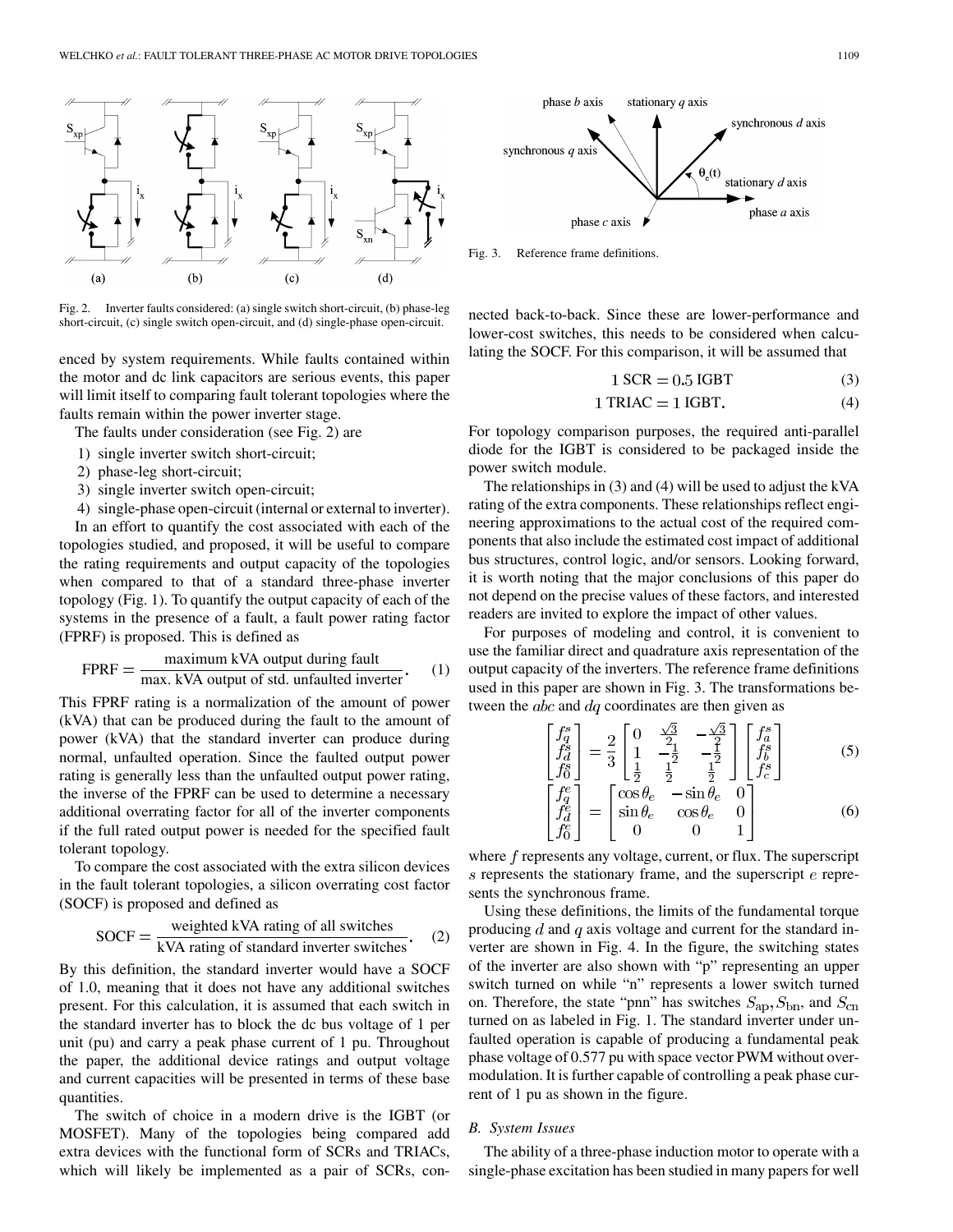| Topology                                                                | Fuses    | ಕ<br>$\sim$<br>`sud<br>Split | Auxiliary<br>Switches               | I rating of<br>Auxiliary<br>Switches<br>(per unit) | <b>Fault Power</b><br>Rating Factor<br>(FPRF) | Silicon<br>Overrating<br>Cost Factor<br>(SOCF) | switch<br>short | Fault Tolerant to<br>egi<br>short<br>Phase. | switch<br>open | phase<br>open           |
|-------------------------------------------------------------------------|----------|------------------------------|-------------------------------------|----------------------------------------------------|-----------------------------------------------|------------------------------------------------|-----------------|---------------------------------------------|----------------|-------------------------|
| Standard (Fig.1)                                                        | $\theta$ | N                            | None                                | N/A                                                | $\Omega$                                      |                                                |                 | Not fault tolerant                          |                |                         |
| Switch-redt. top. (Fig.5) for open-phase faults                         | $\theta$ |                              | (TRIAC)                             | 1.73                                               | 0.50                                          | 1.29                                           |                 |                                             |                | X                       |
| Switch-redt. top. (Fig.5) for shorted switch faults                     | 3        | Y                            | 3 (TRIAC)                           | 1.00                                               | 0.50                                          | 1.50                                           | X               |                                             | X              |                         |
| Switch-redundant topology (Fig.5)                                       | 3        | $\mathbf{v}$                 | $3$ (TRIAC)<br>(TRIAC)              | 1.00<br>1.73                                       | 0.50                                          | 1.79                                           | X               |                                             | X              | X                       |
| Double switch-redundant topology with a four<br>terminal motor (Fig. 9) | 8        | N                            | 8 (SCR)<br>$2$ (IGBT)               | $1.00$ (SCR)<br>$1.73$ (IGBT)                      | 0.58                                          | 2.24                                           | $\mathbf{x}$    | $\mathbf{x}$                                | X              | $\mathbf{x}$            |
| Phase-redundant topology with a three terminal<br>motor (Fig. $10$ )    | 6        | N                            | 6(SCR)<br>$3$ (TRIAC)<br>$2$ (IGBT) | $1.00$ (SCR)<br>1.00 (TRIAC)<br>$1.00$ (IGBT)      | 1.0                                           | 2.33                                           | $\mathbf{X}$    | $\mathbf{X}$                                | $\mathbf{X}$   | $\mathbf{x}$            |
| Cascaded inverter topology (Fig. 11)                                    | $\Omega$ | N                            | None                                | N/A                                                | 0.58                                          | 1.15                                           |                 |                                             |                | X                       |
| Cascaded inverter topology w/ TRIACs (Fig. 11)                          | $\theta$ | N                            | 3 (TRIAC)                           | 1.00                                               | 0.58                                          | 44. ا                                          | X               |                                             | X              | $\overline{X}$          |
| Four-leg inv. top. w/ 2-phase control (Fig. 12)                         | $\theta$ | N                            | $2$ (IGBT)                          | 1.73                                               | 0.58                                          | 1.58                                           |                 |                                             |                | $\overline{\mathbf{x}}$ |
| Four-leg inv. top. w/ unipolar control (Fig. 12)                        | $\theta$ | N                            | $2$ (IGBT)                          | 1.73                                               | 0.58                                          | l.58                                           |                 |                                             | X              |                         |

TABLE I CHARACTERISTIC RATINGS OF FAULT TOLERANT INVERTER TOPOLOGIES



Fig. 4. Phase fundamental voltage and current limits of the standard inverter during normal unfaulted operation.

over 50 years. However, when operating with single-phase excitation, the torque produced is pulsating in nature. Furthermore, the motor has no starting capacity in this configuration. As a result of these limitations, it will be assumed that the standard three-phase inverter has no output capacity for a three-phase motor in the presence of a single-phase open-circuit fault or any of the other three inverter faults under consideration. In contrast, all of the other topologies and control methods presented in this paper are capable of self-starting and smooth torque production since they are capable of producing circular stator current trajectories in the  $dq$  plane.

It should also be noted that system efficiency will typically be reduced during faulted operation. Since faulted operation represents an emergency operating condition, system efficiency is assumed to be a secondary concern as long as the system is thermally able to accommodate increased losses. These incremental losses during post-fault operation are typically modest and dependent on the selected topology. Any topological changes that affect efficiency during normal operation are noted in Section III.

Any fault tolerant inverter drive topology is just one key part of a larger machine drive system. A fault tolerant system needs to incorporate an appropriate control architecture that includes a monitoring system, fault detection strategy, and controller reconfiguration for fault handling and subsequent post-fault operation. Several methods are available to detect open-circuit type faults [\[7](#page-7-0)], [\[8](#page-7-0)]. Short-circuit type faults can be detected by incorporating logic in conjunction with desaturation hardware protection [\[9](#page-7-0)], [\[10](#page-7-0)]. Controller reconfiguration has also been addressed, [\[11](#page-7-0)]. While necessary and important for a complete fault tolerant machine drive system, these control system considerations are beyond the scope of this paper and will not be discussed further here.

#### III. FAULT TOLERANT DRIVE TOPOLOGIES

Table I summarizes the capacities and requirements of the various fault tolerant topologies that have been proposed in the literature. Also included, for comparison, is the standard threephase inverter. For this comparison, the capacity of the system under fault is given in terms of the unfaulted system capacity using the adopted fault power rating factor.

It should be noted that the  $dq$  voltage and current limits which characterize the output capacity of the various topologies are presented in terms of the fundamental frequency components. Several of the control methods use a zero sequence current component to maintain a circular flux trajectory after the fault. This detracts from the available fundamental current component due to the inverter switch current limits and is accounted for. However, the zero sequence voltage required to drive the zero sequence current is neglected. In typical ac machines, the zero sequence circuit consists of a very small impedance. Furthermore, there is no speed voltage term associated with the zero sequence circuit as there is with the fundamental frequency circuit. As a result, any zero sequence currents can be induced with, at most, a few percent of the total output voltage capacity of the inverter.

# *A. Switch-Redundant Topology*

An early attempt to add fault tolerant capacity to a standard three-phase inverter topology for induction motors was pre-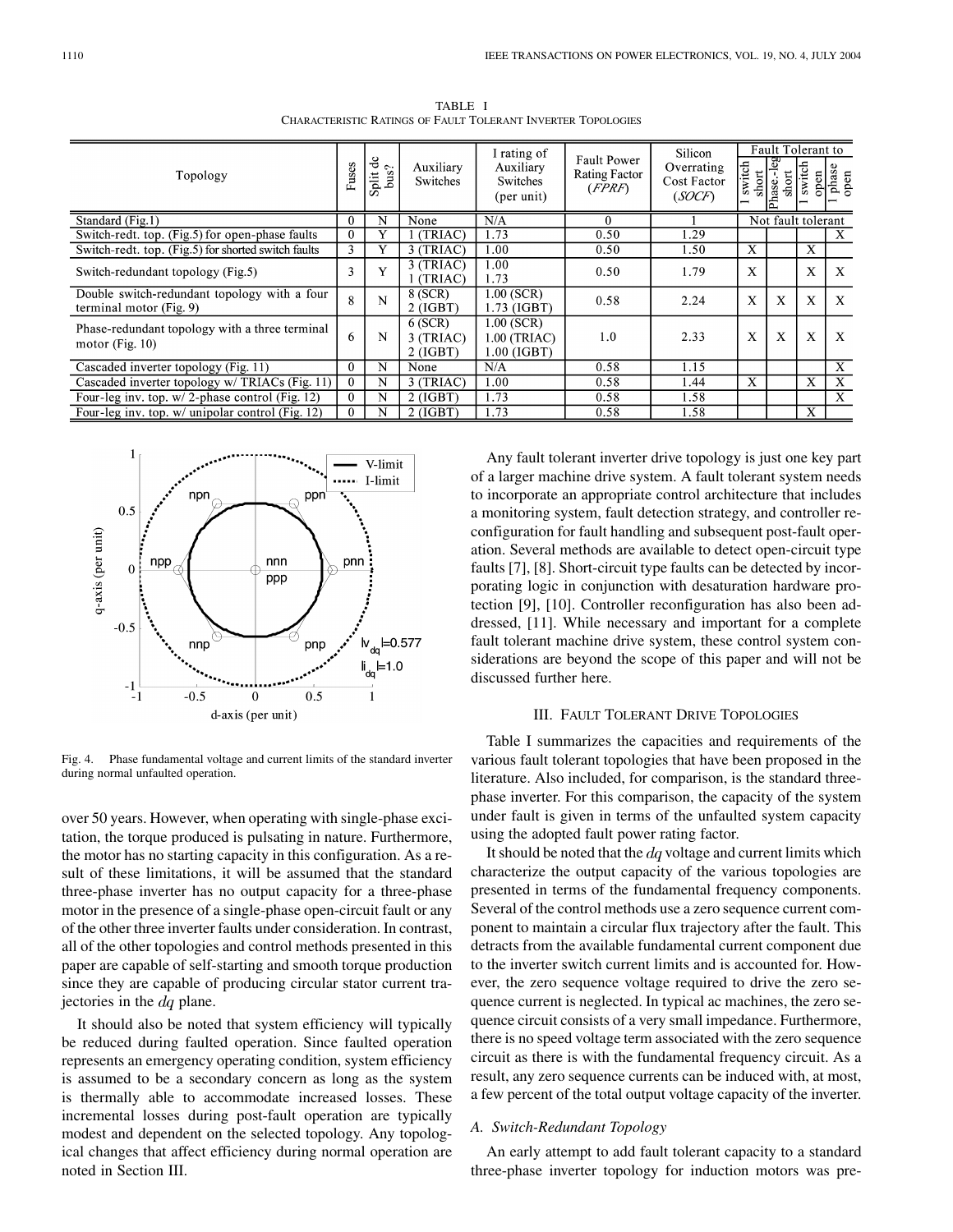

Fig. 5. Switch-redundant topology.



Fig. 6. Current phasor relationships before  $(I_{as}, I_{bs}, I_{cs})$  and after  $(I'_{bs}, I'_{cs})$ an open phase fault on phase a.



sented in [\[13](#page-7-0)] and [[14\]](#page-7-0). This topology will be referred to as the switch-redundant topology and is shown in Fig. 5. This topology incorporates four TRIACs or back-to-back connected SCRs and three fast acting fuses. The fuses are connected in series with the load phases. Since this topology is a combination of topologies and control methods to accommodate an opened phase [\[13](#page-7-0)], and a shorted switch [[14\]](#page-7-0), they will be considered separately.

In the case of an opened phase fault [Fig. 2(d)], only TRIAC  $TR_n$  needs to be present in the topology of Fig. 5, and the presence of the three series fuses is not required. When the system detects an opened phase fault, TRIAC  $TR<sub>n</sub>$  is fired in order to connect the neutral of the motor to the midpoint of the dc bus.

In order to maintain a constant flux trajectory and insure disturbance free operation of the system, the phase currents of the unfaulted phases need to be increased in magnitude by a factor of  $\sqrt{3}$  and phase shifted 30° away from the axis of the faulted phase. The phasor diagram of this for an open-circuit fault on phase  $a$  is shown in Fig. 6. This increase in phase current is in the form of a nontorque producing zero sequence current and is necessary to achieve a circular flux trajectory. As a result, the available torque producing current is reduced by a factor of  $\sqrt{3}$ , assuming a post-fault phase current of one pu. Since the motor neutral is connected to the midpoint of the dc link in the post-fault condition, the system still has the capacity to apply  $\pm 1/2$  of the dc link voltage across each of the remaining phases. This implies that, in terms of the original three-phase system, the space vector voltage capacity of the system has decreased from 0.577 pu to 0.5 pu.

The voltage and current operating space of the switch redundant topology for an open-phase fault is shown in Fig. 7. Due to the zero sequence current, the TRIAC  $TR_n$  needs to be rated for  $\sqrt{3}$  pu current as indicated in Table I. Overall, the system has a FPRF of 0.5 and SOCF of 1.29.

Fig. 7. Phase fundamental voltage and current limits of the switch-redundant inverter after a single-phase open-circuit fault.

In the case of a short-circuit switching device failure in switch  $S_{an}$  [Fig. 2(a)], the circuit of Fig. 5 operates as follows. It is assumed that some type of hardware based short-circuit protection in the inverter will automatically open the complementary transistor,  $S_{ap}$ , in order to avoid a shoot-through failure by short-circuiting the dc bus. Using this signal and additional control logic, the controller turns on TRIAC,  $TR_a$ . This causes a short-circuit through the lower half of the dc bus, the failed-shorted switch, the TRIAC, and the fast blow fuse. As a result, the fuse will open and clear the shorted switch out of circuit. The TRIAC  $TR_a$ , is subsequently controlled to be continuously on during this post-fault condition. The equivalent circuit is now topologically identical to the four-switch three-phase inverter, or B4 topology [[22\]](#page-8-0). In this post-fault operating condition, the inverter is capable of impressing one-half the phase voltage of the standard unfaulted inverter and the full rated current of the inverter as shown in Fig. 8. In terms of motor capacity, this topology will allow for the full rated motor torque production, but the system will enter the field weakening mode at approximately one-half speed compared to when the system has full voltage capacity. Hence, the faulted system is capable of producing up to one-half of the rated system power.

In order to protect against a shorted switch, only the three TRIACs,  $TR_a, TR_b$ , and  $TR_c$  are required to be present. It should also be noted that this topology has a drawback in that it requires access to the center point of the dc bus.

While not considered in [\[14\]](#page-7-0) where the switch-redundant topology was proposed, it is possible for the topology to work for the case of a single-phase open-circuit fault and a single switch open fault. In both of these cases, the post-fault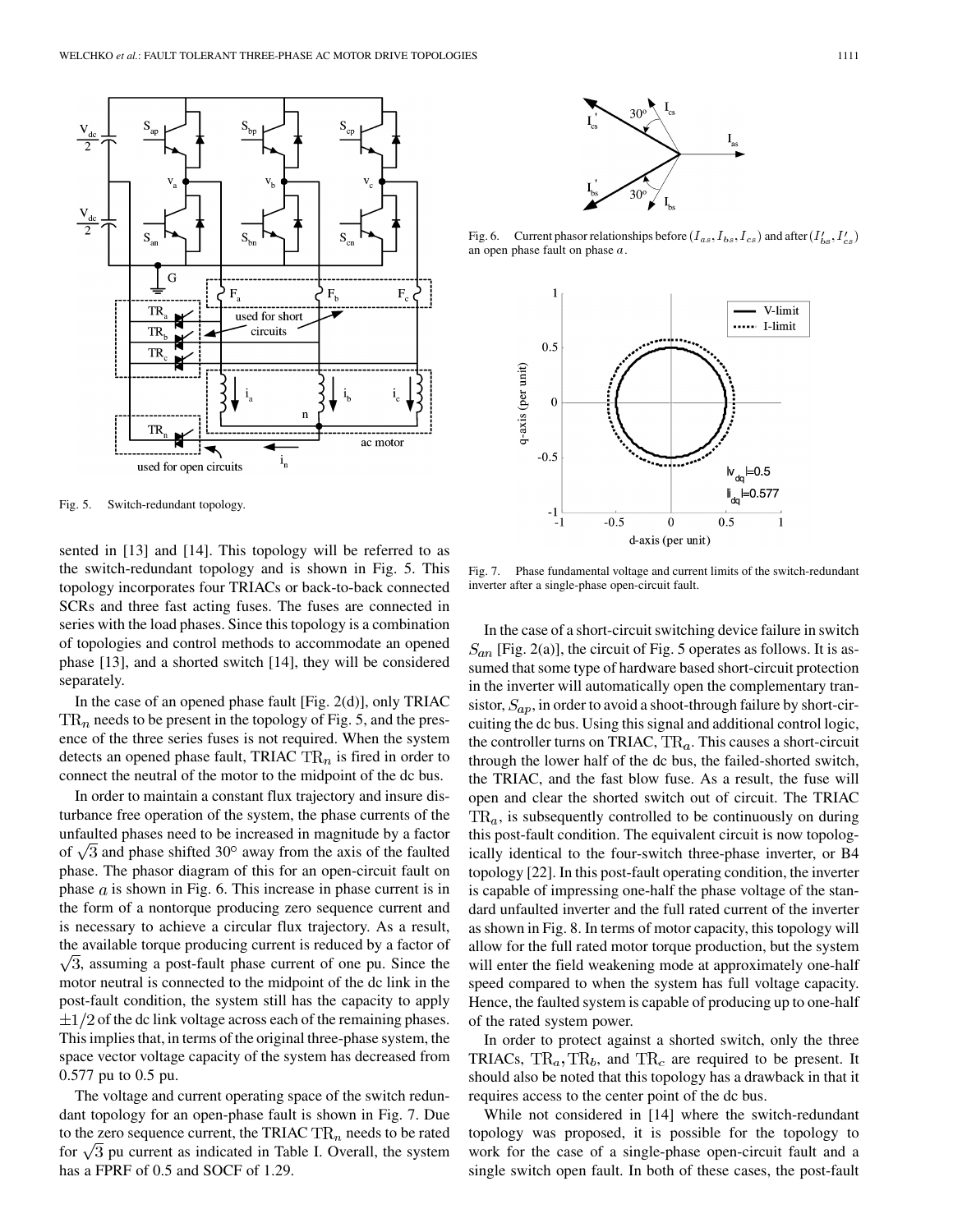

Fig. 8. Phase fundamental voltage and current limits of the switch-redundant inverter after a single-switch short-circuit fault.

performance capacity will be the same as proposed in the paper for the single switch short-circuit fault. Due to topology constraints, the circuit can only accommodate an opened phase fault if the open phase occurs in the circuit between the leg terminal and the TRIAC terminal. Essentially, this would imply that the fuse has blown open accidentally or has been physically disconnected. In the case of an opened switch fault, the inverter could simply command the TRIAC in the faulted phase to close and command the IGBTs in the faulted phase to turn off.

It is further possible to combine the topologies proposed in these two papers, [\[13\]](#page-7-0), [\[14](#page-7-0)], along with the method highlighted here for the opened switch fault to produce a to topology that is fault tolerant to a single shorted switch, a single opened switch, and an opened phase fault. This resultant topology would be as drawn in Fig. 5 and is included in Table I.

#### *B. Double Switch-Redundant Topology*

A fault redundant topology for permanent magnet motors was presented in [[15\]](#page-7-0). This topology will be referred to as the double switch-redundant topology and is shown in Fig. 9. The topology consists of a four-leg inverter with additional components for fault tolerance driving a four terminal motor. The additional components needed for fault tolerance include two fuses and two SCRs per phase leg. Also, one pair of capacitors,  $C_i$ , is needed in order to clear the fuses and isolate a short-circuit path. This circuit is unique in that it is capable of providing fault tolerance to a phase-leg short-circuit [Fig. 2(b)]. In fact, this circuit is capable of providing fault tolerance to any of the four fault conditions being considered.

After detecting a fault, (phase  $a$  for example), the control sends signals to  $\text{SCR}_{ap}$  and  $\text{SCR}_{an}$  to turn on. For each IGBT in the phase leg, this causes a transient short-circuit through the main dc link, the auxiliary capacitor  $C_i$ , the SCR, and fuse. Using the charge transferred to the auxiliary capacitor, the fuse clears and the faulted phase-leg is removed from the circuit. The auxiliary capacitors need to be sized large enough that a sufficient amplitude and duration of current to clear the fuse is induced. The two capacitors are necessary so that a dc bus shoot-through short-circuit is not induced through the SCRs and IGBTs in the phase. Essentially, the capacitors create a means



Fig. 9. Double switch-redundant topology.



Fig. 10. Phase-redundant topology.

for the current in the SCRs to decay so that they can turn off. While the SCRs themselves are not in the circuit conducting current in the post-fault control, they have to have a sufficient current rating so they can clear the fuses. As a result, each SCR current rating will be on the order of the rated phase current of the inverter.

The post-fault control strategy in terms of commanded currents of the double switch-redundant inverter is identical to that of the switch-redundant inverter to an opened phase fault. One difference however is the fact that the motor neutral is connected to a fourth inverter leg as opposed to a direct connection to the center point of the dc link. This serves two significant purposes. First, the system is free of the dc midpoint balancing problems and minimum capacitance sizing issues that were addressed in [\[13](#page-7-0)]. Second, the control method of shifting the voltage at the neutral point of the machine that has been developed for single-phase induction motors [\[16](#page-8-0)], [\[17](#page-8-0)] can be applied to the three-phase system with an opened phase fault. Since the three-phase motor windings are displaced by  $120^\circ$  as opposed to  $90^\circ$  for the single-phase motor, the benefits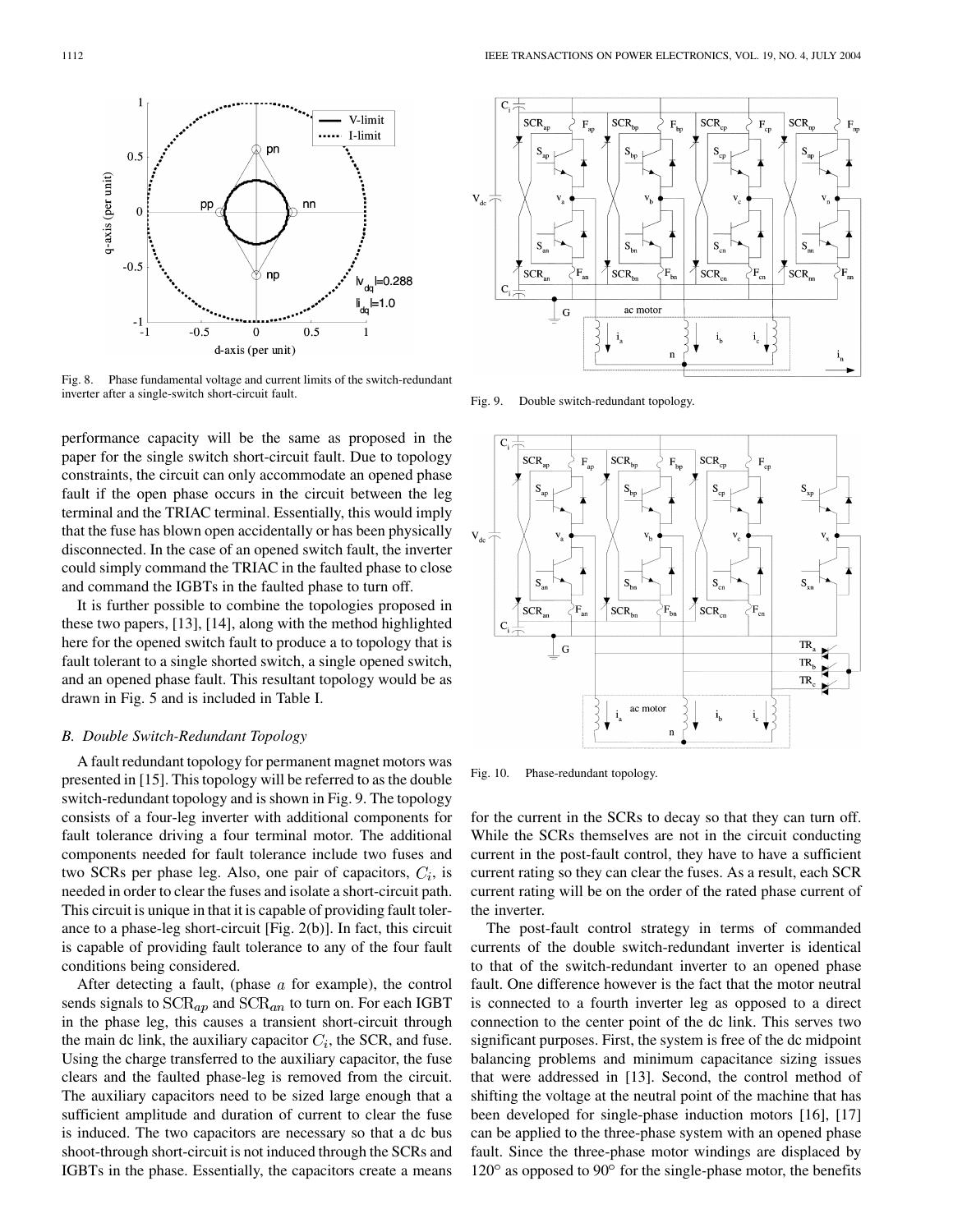

Fig. 11. Cascaded inverter topology.

are not as dramatic. Nevertheless, the space vector voltage in terms of the equivalent three-phase system can be increased to 0.577 from 0.5 using this technique. As a result, the double switch-redundant topology has a FPRF of 0.58 and SOCF of 2.24. It is important to note that it is possible for a fault to occur in the neutral leg, which does not carry any current during normal operation but is being modulated by the control. If this occurs, the SCRs in that leg will isolate the neutral leg of the system and the remaining system will operate as the standard three-phase inverter capable of producing 1-pu output power without any fault tolerant capacity.

#### *C. Phase-Redundant Topology*

The ability to isolate a faulty phase-leg opens the possibility of introducing a spare inverter leg for improved fault tolerance as shown in Fig. 10. The configuration [\[15](#page-7-0)] will be referred to as the phase-redundant topology. This circuit topology incorporates the fault isolating SCRs and fuses in only the three active legs of the inverter. A spare fourth leg of the inverter is connected in place of the faulty phase-leg after the fault isolating devices have removed that leg from the system. During normal operation, this spare phase-leg is inactive and not switching. As a result, the three TRIACs shown in the topology act as static transfer switches to connect this output to the faulted phase only when needed. This topology, which was not tested in the paper, has the unique ability to maintain rated output power in the post-fault operating mode which is a substantial improvement over the 0.58-pu output capacity when a two-phase control approach is adopted. The phase-redundant topology has a SOCF of 2.33 and is fault tolerant to each of the four faults being considered. It is also the only topology being considered that does not require additional stator leads to be brought out of the motor. This topology, without any of the fuses or SCRs, was experimentally demonstrated in [\[18](#page-8-0)] for the case of an opened phase and opened switch fault on an induction motor.

It is important to note that the presence of the fuses in these two topologies will have the effect of increasing the dc bus inductance. Since great care is normally taken when physically laying out the bus structure in order to minimize the parasitic bus inductance, the addition of inductance due to the fuses and fuse holders must be considered during the system design. Also, careful selection of the fuse is required to avoid nuisance faults due to fuse failure while simultaneously guaranteeing the expected post-fault operating capacity.

## *D. Cascaded Inverter Topology*

The concept of parallel redundancy was one of the first means for providing fault tolerance in an induction motor drive system [\[6](#page-7-0)]. In this paper, a general  $n$ -phase motor was proposed for use with each phase being driven by an individual single-phase drive unit. The use of an individual single-phase inverter for each phase of the motor was also employed in [[19\]](#page-8-0), while dual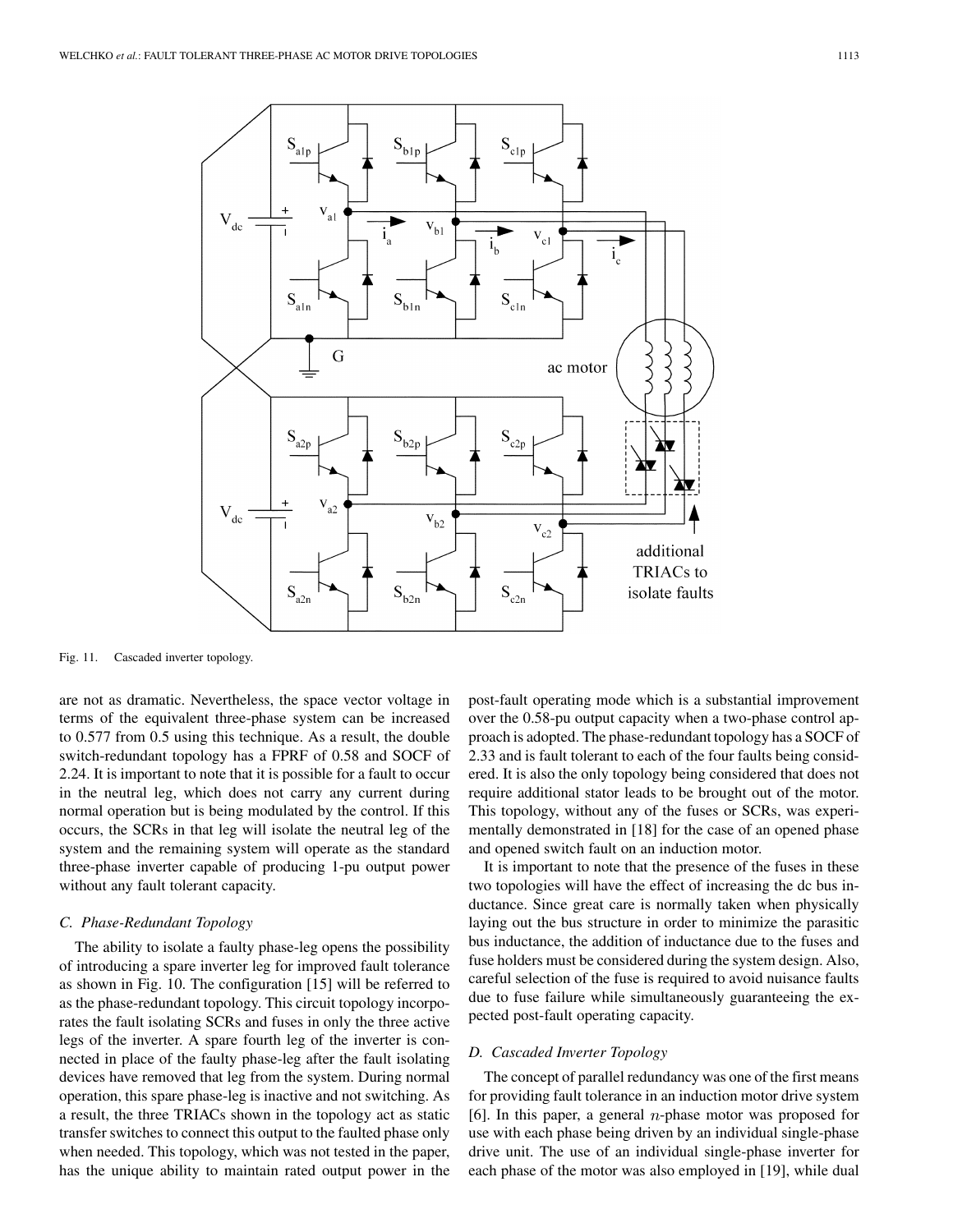three-phase inverters in a modular system were employed in [[3\]](#page-7-0). A novel variation on this idea was proposed in [\[25](#page-8-0)], and [[26\]](#page-8-0). While these papers did not deal with the issue of fault redundancy, they addressed performance improvements that can arise from the use of individual phase drive units. As an example, [[26\]](#page-8-0) showed that the voltage space of the cascaded inverter is the same as a three-level inverter. The proposed cascaded inverter topology is simply a repartitioning of the phase legs found in a standard single-phase or three-phase inverter, and is shown in Fig. 11.

The cascaded inverter allows for the full bus voltage to be applied to each of the motor phases. As a result, it is necessary to adjust the number of turns in the motor to keep the kVA rating of system constant when compared to the standard topology [[23\]](#page-8-0). When done properly, the cascaded inverter will have the same voltage and current space as the standard inverter as illustrated in Fig. 4, after the turns ratio adjustment is considered. Even though the number of devices is doubled, the required kVA of the topology is increased only 15% compared to a standard inverter since this topology has a SOCF of 1.15 as given in Table I. It should be noted that the SOCF of this converter is not equal to 1 as a direct result of the lower switch utilization ratio of the single-phase converter [\[24](#page-8-0)]. The turns ratio adjusts the output current and voltage for constant kVA between the converters. However, the switches still need to be rated to block the full dc voltage even though the phase voltage has only been increased by  $\sqrt{3}$ , and thus, the lower switch utilization ratio and increased SOCF.

The fault tolerance capacities of the cascaded inverter shown in Fig. 11 are somewhat limited. The inverter provides fault tolerance for an opened phase fault as indicated in Table I. In this case, the two-phase control method previously applied to the switch-redundant topology, double switch-redundant topology and phase-redundant topology would be used. However, protection for a short-circuited switch fault cannot be provided by turning off the remaining switches in the phase because a current circulating path remains consisting of the winding, the shorted switch, and a diode in the unfaulted inverter. Mutual coupling between the phases induces current to flow in the faulted winding, producing undesirable pulsating torque in the machine. This was considered a major factor in the machine design presented in [[4\]](#page-7-0). For an open-switch fault, a path through the anti-parallel diodes is also present, but it includes the dc link. Any voltage induced in the faulted phase would have to be larger than the dc link voltage before current would be induced in the winding. As a result, fault tolerant operation for a single switch open-circuit fault will be limited to speeds which place the motors peak line-to-line back-emf less than the dc link voltage.

It is recognized that the use of multiple single-phase or cascaded inverters provides the potential for fault tolerance due to single switch open and single switch short-circuit faults. However, additional components are needed to isolate the faulted unit or phase from the system, as were employed in [[6\]](#page-7-0). A potential isolating device would be a TRIAC inserted in series with each output phase as highlighted in Fig. 11. With a TRIAC available to isolate the faulted phase from the system, this configuration of the cascaded converter is capable of being fault



Fig. 12. Four-leg inverter topology.

tolerant to single switch short-circuits, single switch open-circuits, and phase-leg open-circuits. In all of these cases, the resultant control method used after the fault is cleared would be the two-phase control method outlined earlier. As a result, this system would have a fault power rating factor of 0.58. The SOCF for this system is 1.44 as listed in Table I. It should further be noted that this configuration would result in increased inverter losses during normal operation due to the series switch.

# *E. Four-Leg Inverter Topology*

The use of a four-leg inverter as shown in Fig. 12, to improve the fault tolerance of induction motor drives was demonstrated in [\[20](#page-8-0)] and [[21\]](#page-8-0). In [\[20](#page-8-0)], the same two-phase control method for a single-phase open-circuit fault was utilized as discussed previously for the phase-redundant topologies. It has a post fault power rating of 0.58 pu and a SOCF of 1.58. An advantage of using this topology over the switch-redundant topology for a single-phase open-circuit fault is that the four-leg topology does not require access to the midpoint of the dc bus.

A different approach to fault tolerance using a four-leg inverter was taken in [[21\]](#page-8-0). The fault considered in this paper was for an opened switch fault, which could occur as a result of a gate drive unit failure. The method presented could accommodate an opened switch fault on all three phases so long as all of the faults occurred in the upper or lower switches, but not a combination of upper and lower switches. Note that a fault in the neutral leg could not be accommodated. The post-fault control action consisted of commanding a three-phase set of unipolar currents, with two of three phases always conducting a nonzero current. This control method had previously been exploited to produce a three-phase motor drive with only three switches [[27\]](#page-8-0). The unipolar currents control method does not change the available voltage space of the converter, but does negatively impact the current space. Due to the presence of a zero sequence current, the torque producing  $dq$  currents are reduced to 0.58 pu as shown in Fig. 13. It should be noted that the currents have been calculated assuming a pre- and post-fault phase current peak value of 1 pu and this distinction is necessary since the post-fault currents are not sinusoidal in shape. The neutral leg in this fault tolerant control scheme will then carry 1.73-pu current.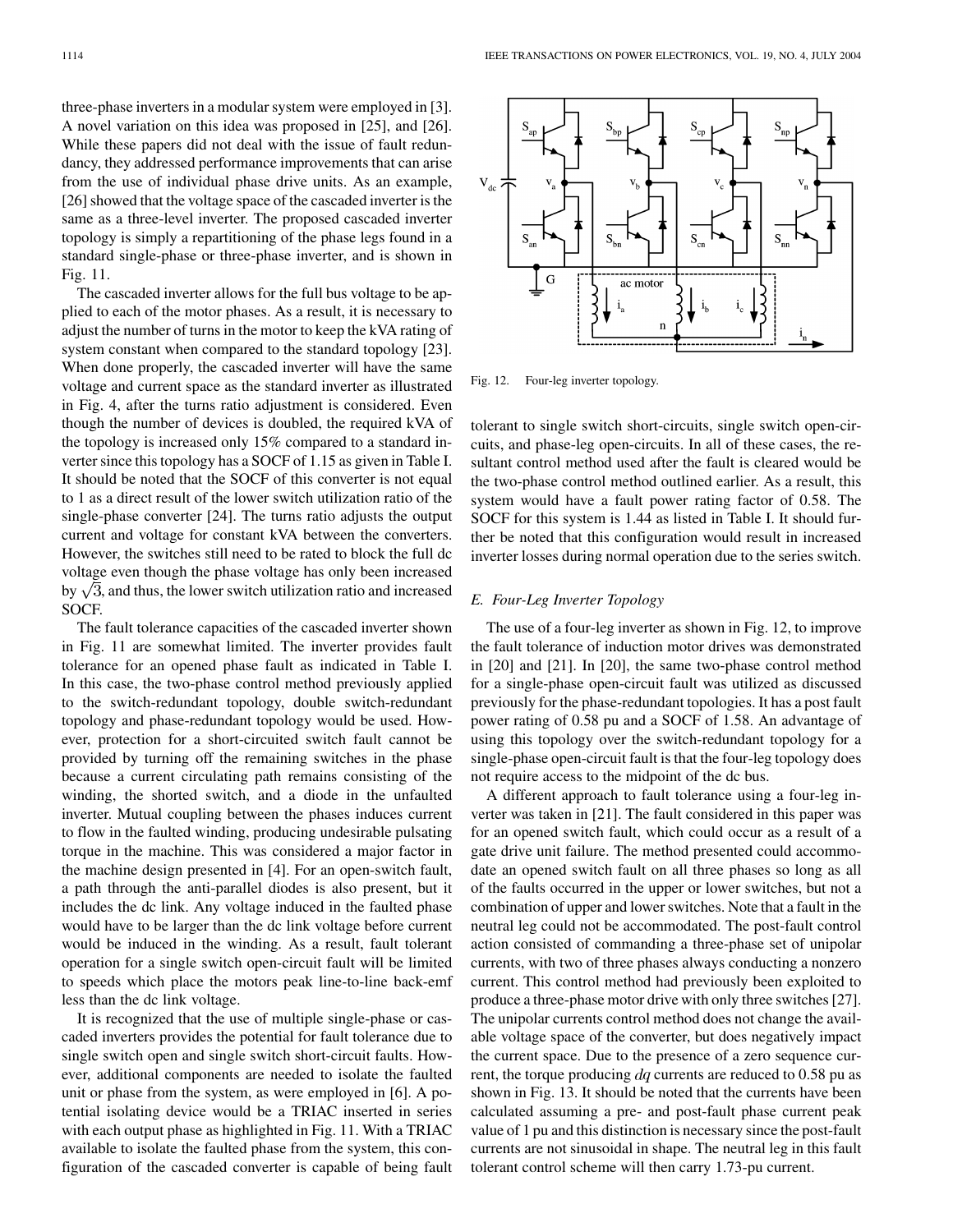<span id="page-7-0"></span>

Fig. 13. Phase fundamental voltage and current limits of the four-leg inverter after a single switch open fault.

#### IV. CONCLUSION

This paper has reviewed the fault tolerant three-phase ac motor drive topologies that have been presented in the literature. An approach based on the fundamental inverter output space in terms of  $dq$  axis limits has been adopted as a basis to identify the potential performance limits of each of the topologies. From these limits, a fault power rating factor (FPRF) has been defined which normalizes the faulted system capacity to a standard three-phase inverter during normal unfaulted operation. To compare the relative cost of adding the fault tolerant capacity in each of the topologies, this paper has defined a SOCF which relates each circuit's weighted switch capacity to that of a standard three-phase inverter.

This review of the alternative topologies and control methods makes it clear that there is significant cost associated with providing fault tolerant operation. All of the topologies require additional components in the form of silicon switches and/or fuses to provide this capacity in the presence of a fault that would otherwise not be present in a standard three-phase inverter drive. Among the topologies and faults considered, key results include the following.

- 1) The switch-redundant topology provides the full post-fault current rating for both a single-switch short or single switch open fault at a modest cost increase (approximately 50%) and is a good candidate provided the midpoint of the dc link is available for use. Furthermore, this topology can be adapted to accommodate open phase faults with an additional TRIAC.
- 2) The double switch-redundant topology with a four terminal motor is fault tolerant to all four inverter faults considered: Single switch short-circuit, phase-leg short-circuit, single switch open-circuit, and single-phase open-circuit. It has a post-fault kVA delivery factor (FPRF) of 0.58.
- 3) The phase-redundant topology with a three terminal motor is fault tolerant to all four of the considered faults and has a FPRF value of 1.0. This superior solution also

has the highest component cost of any fault tolerant topology at 233% of that of a standard inverter.

- 4) The use of single-phase units or cascaded inverters has the smallest cost penalty factor (SOCF) at 115% of the cost of a standard inverter but only provides fault tolerance to open phase faults. With the addition of TRIAC in each phase, this system is fault tolerant to single switch open, and short faults, and single-phase open-circuits. This increases the SOCF cost factor to 144% for a FPRF value of 0.58.
- 5) Four-leg inverters provide fault tolerance only to open phase or open switch faults at a relatively high cost.

In conclusion, a careful assessment of the likelihood of each type of fault and the required post-fault capacity is necessary to determine which topology is best suited for each application.

#### **REFERENCES**

- [1] D. Kastha and B. K. Bose, "Investigation of fault modes of voltage-fed inverter system for induction motor drive," *IEEE Trans. Ind. Applicat.*, vol. 30, pp. 1028–1038, July/Aug. 1994.
- [2] N. Bianchi, S. Bolognani, and M. Zigliotto, "Analysis of PM synchronous motor drive failures during flux weakening operation," in *Conf. Rec. IEEE Power Electronics Specialists Conf.*, vol. 2, 1996, pp. 1542–1548.
- [3] N. Ertugrul, W. Soong, G. Dostal, and D. Saxon, "Fault tolerant motor drive system with redundancy for critical applications," in *Conf. Rec. IEEE Power Electronics Specialists Conf.*, vol. 3, 2002, pp. 1457–1462.
- [4] A. G. Jack, B. C. Mecrow, and J. A. Haylock, "A comparative study of permanent magnet and switched reluctance motors for high-performance fault-tolerant applications," *IEEE Trans. Ind. Applicat.*, vol. 32, pp. 889–895, July/Aug. 1996.
- [5] J. R. Fu and T. A. Lipo, "Disturbance-free operation of a multiphase current regulated motor drive with an opened phase," *IEEE Trans. Ind. Applicat.*, vol. 30, pp. 1267–1274, Sept./Oct. 1994.
- [6] T. M. Jahns, "Improved reliability in solid-state ac drives by means of multiple independent phase-drive units," *IEEE Trans. Ind. Applicat.*, vol. IA-16, pp. 321–331, May/June 1980.
- [7] R. Peuget, S. Courtine, and J.-P. Rognon, "Fault detection and isolation on a PWM inverter by knowledge-based model," *IEEE Trans. Ind. Applicat.*, vol. 34, pp. 1318–1326, Nov./Dec. 1998.
- [8] R. L. de A. Ribeiro, C. B. Jacobina, E. R. C. da Silva, and A. M. N. Lima, "Fault detection of open-switch damage in voltage-fed PWM motor drive systems," *IEEE Trans. Power Electron.*, vol. 18, pp. 587–593, Mar. 2003.
- [9] R. S. Chokhawala, J. Catt, and L. Kiraly, "A discussion on IGBT shortcircuit behavior and fault protection schemes," *IEEE Trans. Ind. Applicat.*, vol. 31, pp. 256–263, Mar./Apr. 1995.
- [10] A. Bhalla, S. Shekhawat, J. Gladish, J. Yedinak, and G. Dolny, "IGBT behavior during desat detection and short circuit fault protection," in *Proc. Int. Symp. Power Semiconductor Devices ICs (ISPSD)*, 1998, pp. 245–248.
- [11] R. B. Sepe, Jr., B. Fahimi, C. Morrison, and J. M. Miller, "Fault tolerant operation of induction motor drives with automatic controller reconfiguration," in *Conf. Rec. IEEE Int. Electronic Machines and Drives Conf. (IEMDC)*, 2001, pp. 156–162.
- [12] R. Spée and A. K. Wallace, "Remedial strategies for brushless dc drive failures," *IEEE Trans. Ind. Applicat.*, vol. 26, pp. 321–331, Mar./Apr. 1990.
- [13] T. H. Liu, J. R. Fu, and T. A. Lipo, "A strategy for improving reliability of field-oriented controlled induction motor drives," *IEEE Trans. Ind. Applicat.*, vol. 29, pp. 910–918, Sept./Oct. 1993.
- [14] J. R. Fu and T. A. Lipo, "A strategy to isolate the switching device fault of a current regulated motor drive," in *Conf. Rec. IEEE IAS Annu. Meeting*, vol. 2, 1993, pp. 1015–1020.
- [15] S. Bolognani, M. Zordan, and M. Zigliotto, "Experimental fault-tolerant control of a PMSM drive," *IEEE Trans. Ind. Electron.*, vol. 47, pp. 1134–1141, Oct. 2000.